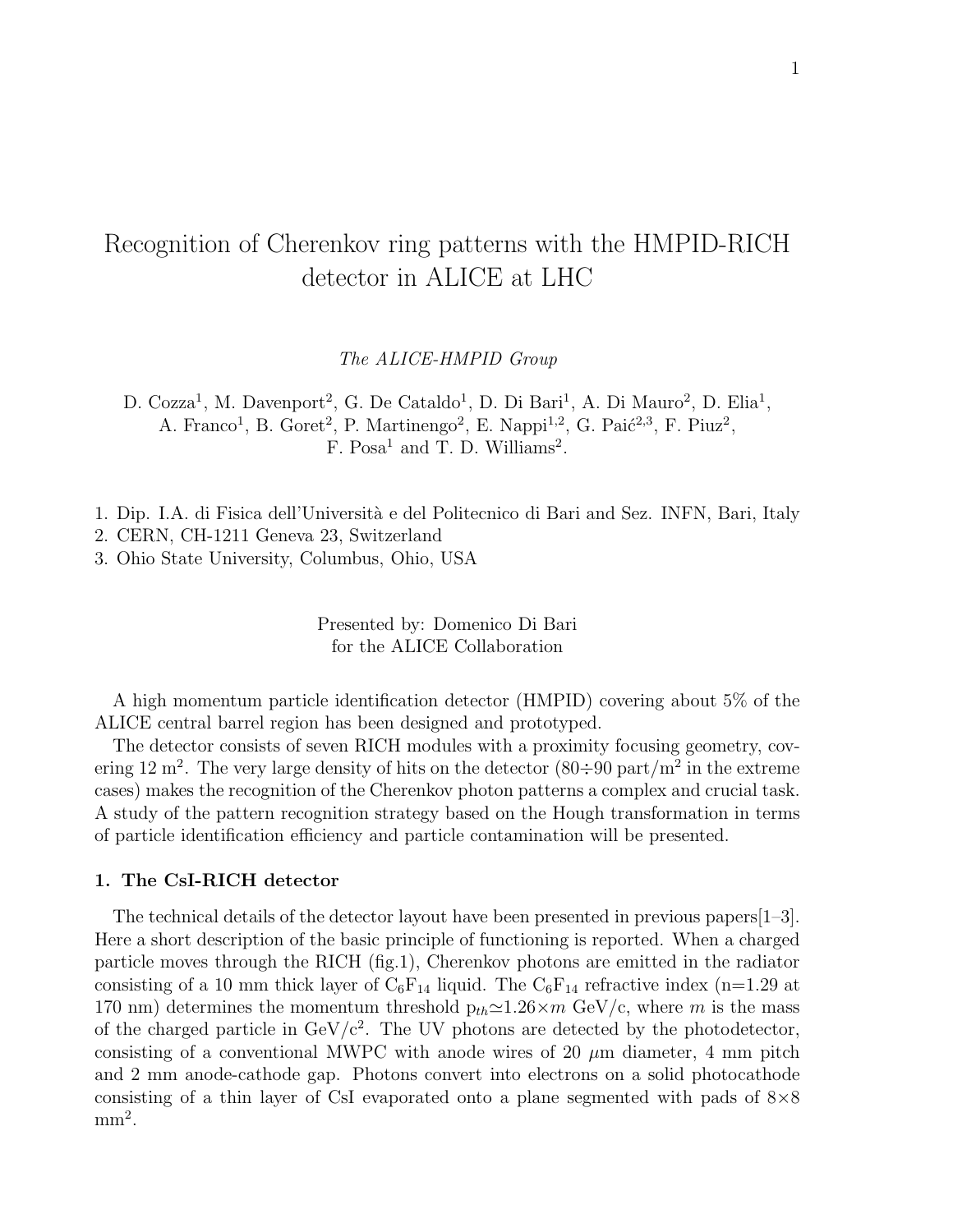

Figure 1. Schematic view of the HMPID CsI-RICH.

The space ("proximity gap") between the radiator and the MWPC improves the angular resolution of the measured Cherenkov angle by ensuring the most convenient size of Cherenkov ring images on the photocathode plane with respect to the chromaticity of the radiator and the spatial resolution of the photon detector. The collection wire electrode placed in the proximity gap, near the quartz window, prevents the electrons created by ionizing particles to enter the MWPC sensitive volume. The analog pad readout allows an accurate photoelectron localization by means of the reconstruction of cluster centroids.

#### **2. Pattern recognition with RICH in ALICE**

The efficient recognition of circular (or elliptical) patterns plays a crucial role in the analysis of high particle density events, anticipated in central Pb-Pb collisions in ALICE (dN/dy∼5000÷8000). The algorithm for the recognition of Cherenkov patterns used in this analysis is based on the Hough Transform Method (HTM). The method, based on the conformal transformation of the pad coordinate space directly to the Cherenkov angle parameter space, presents the advantage to work regardless of the pattern shape and/or noise contributions. For more details see ref.[4].

The performance of the method has been evaluated on events generated with the detector simulation code GALICE[5]. One central Pb-Pb event (∼13% of pad occupancy) has been fully simulated in the ALICE setup by generating the primary and secondary particle flux with the HIJING event generator (fig.2). The contribution of neutrons has been simulated with FLUKA[6].

In order to study a particular set of ring patterns at fixed momentum and incidence angle in the ALICE multiplicity environment, one ring at the time has been generated and superimposed to the Pb-Pb event.

Pions, kaons and protons of different momentum impinging the central HMPID module[2] at normal incidence have thus been analyzed. Fig.3 shows the distributions of the reconstructed  $\eta_c$  Cherenkov angle for  $\pi$ , K and p at two different momenta.

The performance of the pattern recognition method has been studied in term of particle identification efficiency and particle contamination. If  $N_i^{found}$  is the number of the recon-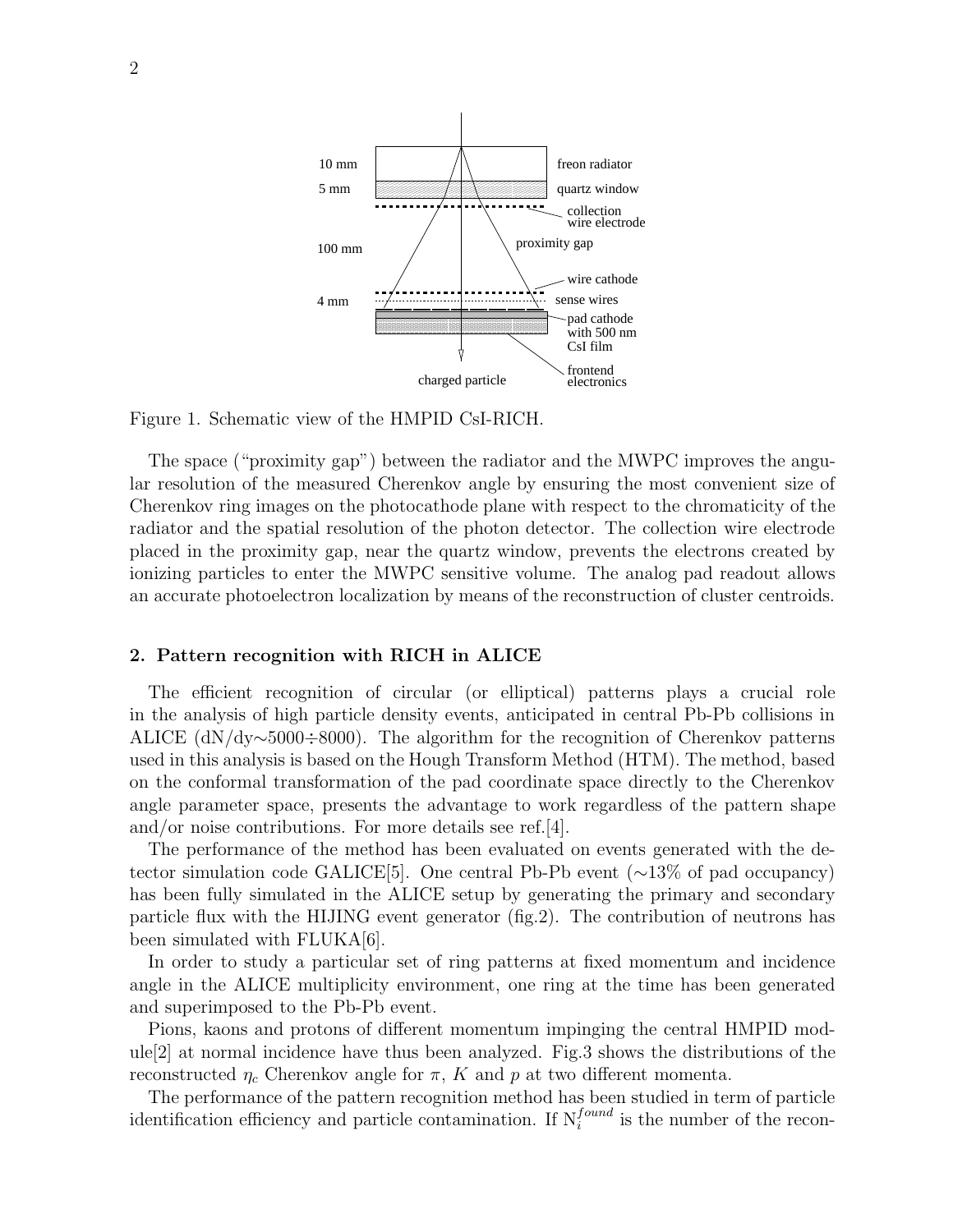

Figure 2. Left: hit map of central HMPID module in ALICE generated with the GALICE package for one Pb-Pb central event (dN/dy=8000). Right: a detail of the previous hit map showing the region where the generated ring has been merged to the event (the ring pads are in black). The reconstructed Cherenkov ring is also shown.



Figure 3. Distributions of reconstructed Cherenkov angle  $\eta_c$  for 1000 of  $\pi$ , K and p at two different momenta.

structed rings with  $\eta_c$  in a selected range for a given particle, while  $N_i^{tot}$  is the number of the total simulated rings in the same  $\eta_c$  range, then the efficiency Eff<sub>i</sub> and contamination Cont<sub>i</sub> are defined as follows:

$$
\text{Eff}_i = \frac{N_i^{found}}{N_i^{tot}} \text{ ; } \text{Cont}_i = \frac{N_j^{found} + N_k^{found}}{N_i^{found} + N_j^{found} + N_k^{found}} \quad i \neq j \neq k \quad (i = \pi, K, p)
$$

where the expected particle production ratios, estimated with HIJING, have been applied to calculate Cont<sub>i</sub> (see fig.4).

The choice of the  $\eta_c$  interval in which Eff<sub>i</sub> and Cont<sub>i</sub> have been evaluated is a result of a compromise between a good efficiency and a low contamination, depending on the physics signal under study.

Table 1 shows the efficiencies and contaminations evaluated for  $\pi$ , K and p in the momentum range  $2\div 3 \text{ GeV}/c$ . The calculations have been performed implanting full rings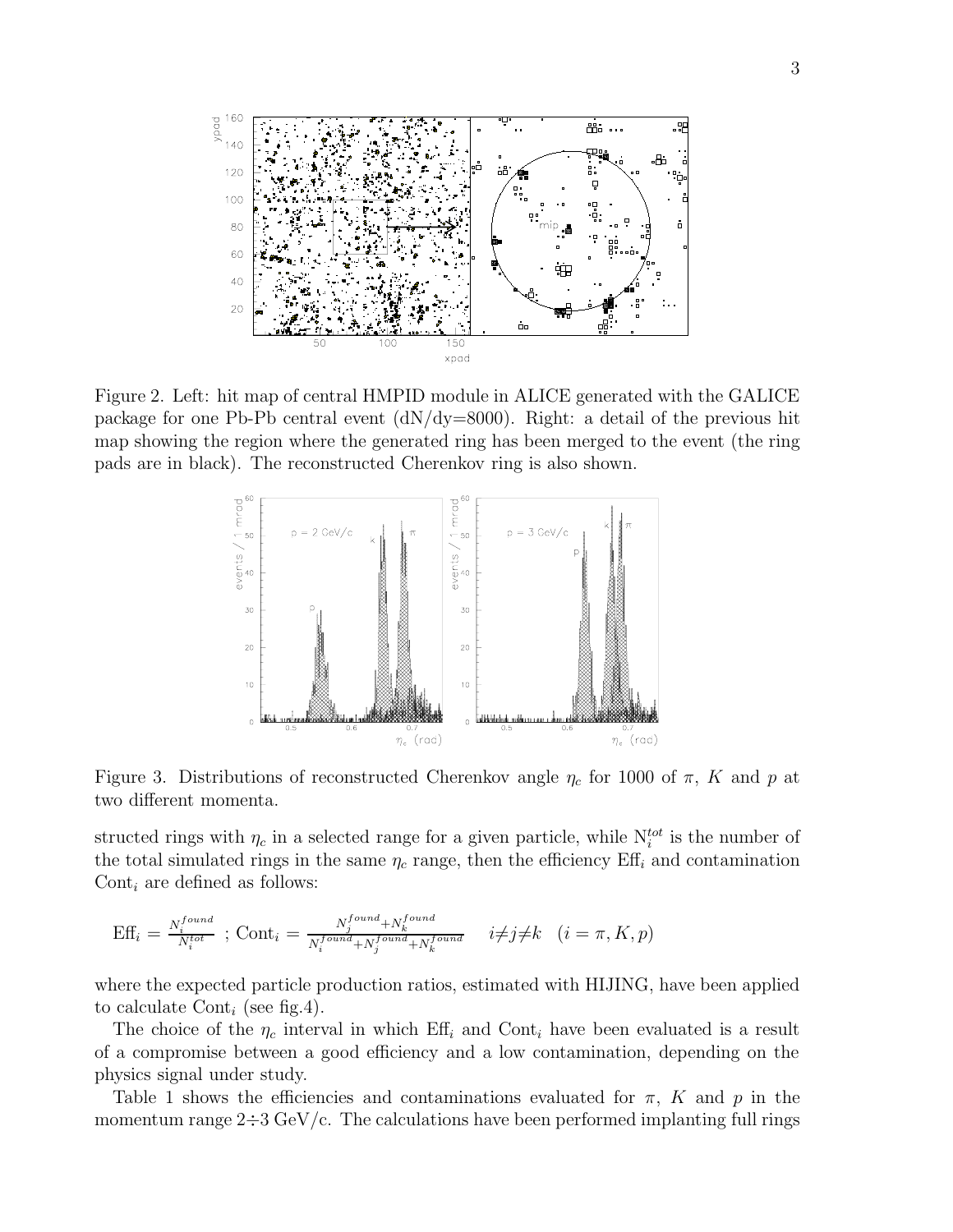

Figure 4. Expected yields (not including jet quenching) in central Pb-Pb events in ALICE.

in a very high density particle event  $(dN/dy=8000)$ , and lower density  $(dN/dy=5400)$ , with two different proximity gap sizes, corresponding to  $R=122$  mm and  $R=155$  mm ring radii at normal incidence. We clearly observe a strong decrease of the contamination with the density, and also an evident preference for the smaller ring radii. The efficiency for protons of ∼50% at low momenta (near to the momentum threshold) is due to the low number of emitted photons, making the pattern recognition difficult.

The choice of the  $\eta_c$  interval to compute the efficiency and the contamination is, however, related to the physics signal under study with the HMPID. As an example, the contamination of 20% for charged kaons, with an efficiency of 50%, is still acceptable for studying the  $KK$  pair correlation with a low background [7].

Table 1. Efficiency and contamination for  $\pi$ , K and p in the momentum range  $2\div 3 \text{ GeV}/c$ . Events with Cherenkov patterns fully contained in the pad plane have been considered.

| $p = 2 \text{ GeV}/c$          | $\pi$   | K    | $\boldsymbol{p}$ |
|--------------------------------|---------|------|------------------|
| eff. $(\%)$                    | 80      | 60   | 52               |
| cont. high dens. $R=155mm(\%)$ | 5.1     | 13.0 | 6.6              |
| cont. low dens. $R=155mm(\%)$  | 2.0     | 4.7  | 2.4              |
| cont. high dens. $R=122mm(\%)$ | 2.3     | 7.2  | 1.5              |
| $p = 2.5 \text{ GeV}/c$        | $\pi$   | K    | $\boldsymbol{p}$ |
| eff. $(\%)$                    | 80      | 40   | 67               |
| cont. high dens. $R=155mm(\%)$ | 6.5     | 17.7 | 4.6              |
| cont. low dens. $R=155mm(\%)$  | 2.6     | 9.0  | 0.9              |
| cont. high dens. $R=122mm(\%)$ | $3.2\,$ | 12.8 | 2.5              |
| $p = 3 \text{ GeV}/c$          | $\pi$   | K    | $\boldsymbol{p}$ |
| eff. $(\%)$                    | 80      | 37   | 74               |
| cont. high dens. $R=155mm(\%)$ | 8.2     | 25.0 | 6.1              |
| cont. low dens. $R=155mm(\%)$  | 3.3     | 14.0 | 1.6              |
| cont. high dens. $R=122mm(\%)$ | 5.0     | 23.0 | 1.8              |

The efficiency and contamination when circular patterns are partially outside the RICH plane have also been computed. The results are shown in fig.5. The efficiency for  $\pi$ , K and p decreases of about  $15\div 20\%$  and the contamination increase of about a factor  $1.5\div 2$ .